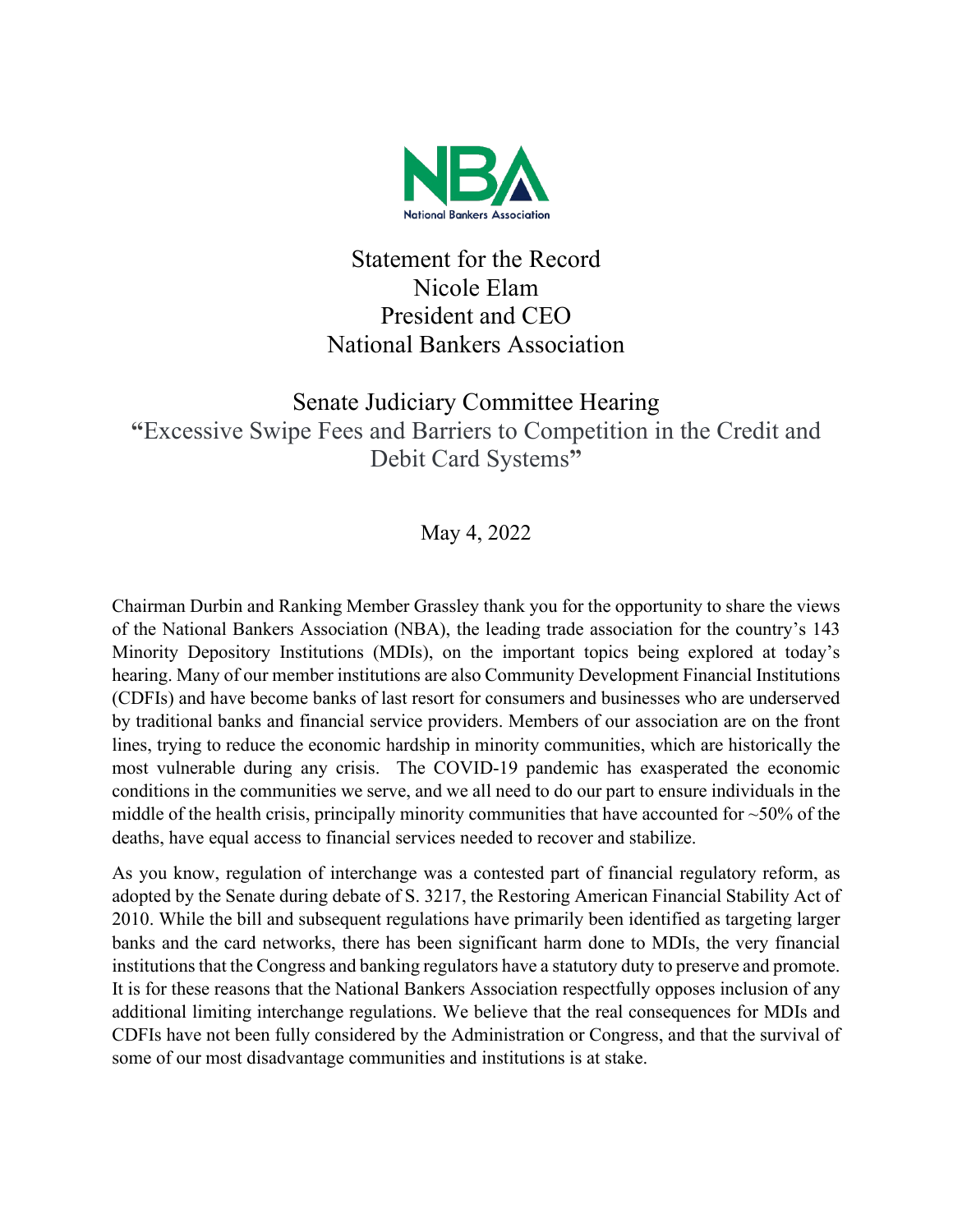MDIs and CDFIs have traditionally served as economic development engines due to their relative concentration in minority and low-income communities, as well as their well established and deep relationships in these communities. As community lenders, they are significant providers of financial services, mortgages, and small business loans often saying yes when mainstream financial institutions say no to underserved populations. This is especially true in African American communities. Unfortunately, MDIs' smaller size and declining number, especially among African American MDIs, has not allowed them to respond as quickly or with as much scale as the current economic situation in LMI communities demands. From 2009 to 2021, the number of MDIs significantly dropped from 215 to 143. In addition, MDIs are far smaller than the average non-MDI bank, with total average assets of \$2.2 billion. Of note, African American MDIs (which have the smallest average assets size of all MDIs), have average assets of \$363 million, compared to an average of \$4.9 billion for all U.S. banks in 2021.

Given the important role these institutions play in the communities they serve, we need to do more to preserve and promote them. This obligation is not just morally justified but required by federal statute. Section 308 of the Financial Institutions Reform, Recovery, and Enforcement Act (FIRREA) requires the FDIC and other Federal Banking Agencies to preserve and promote MDIs by: (i) preserving the number of MDIs, (ii) preserving the minority character of MDIs in case of merger or acquisition, (iii) providing technical assistance to prevent insolvency, (iv) promoting and encouraging creation of new MDIs, and (v) providing for training technical assistance and educational programs. The FDIC notes the importance of MDIs in its own Policy Statement Regarding Minority Depository Institutions, stating MDIs promote the "economic viability of minority and under-served communities."

Unfortunately, policies proposed by Congress and the implementation by regulators have failed to preserve and promote MDIs. In many instances, policymakers are often not sufficiently sensitive to the special risk factors associated with the balance sheet and income statement characteristics that result from operating a bank in a LMI, minority or underserved community. MDIs often find themselves subjected to broad policy prescripts such as reporting requirements, fees adjustments and others that are not only costly to the institutions but limit the range of services that can be provided to the communities we bank. In this regard, we believe placing limitations on the amount or use of interchange fees would represent yet another change that would be a net harm to our institutions and customers.

As noted previously, MDIs serve economically disadvantaged populations, and themselves face numerous economic challenges due to high customer turnover and low account balances associated with the populations served, which result in higher than usual operational costs. Interchange revenue, in addition to providing no and low-cost banking products and services such as free checking and neighborhood development programs like financial literacy, also helps to offset higher than normal operational expenses. For some minority depository institutions, particularly those that issue only debit cards, interchange revenue does not cover the cost of issuance, meaning the bank or thrift takes an actual loss. Many institutions have seen an erosion of income linked to transaction fees during the years since the Federal Reserve's action on debit card interchange fees.